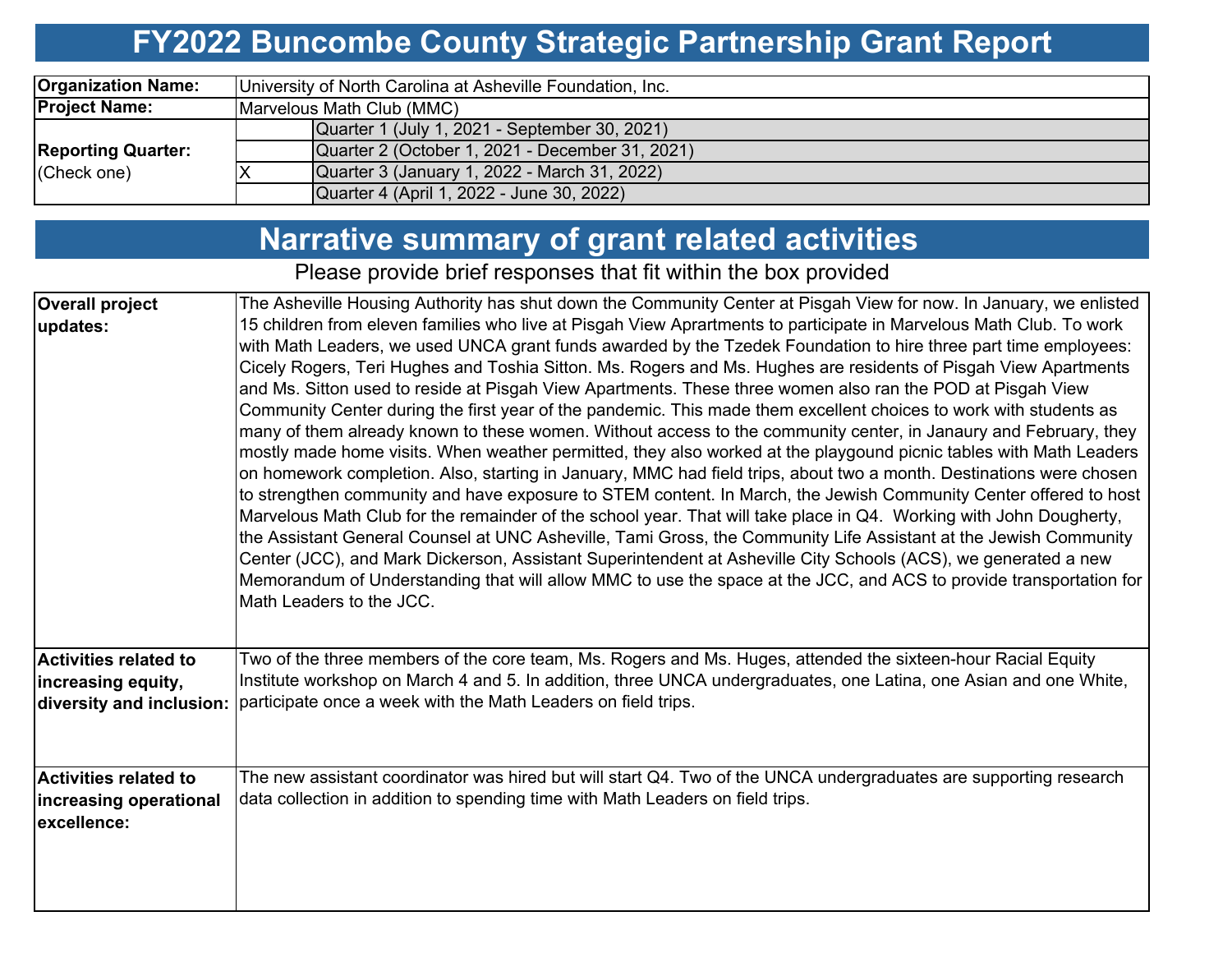## **FY2022 Buncombe County Strategic Partnership Grant Report**

| <b>Organization Name:</b>                | University of North Carolina at Asheville Foundation, Inc. |  |  |  |  |  |  |  |
|------------------------------------------|------------------------------------------------------------|--|--|--|--|--|--|--|
| <b>Project Name:</b>                     | Marvelous Math Club (MMC)                                  |  |  |  |  |  |  |  |
| <b>Reporting Quarter:</b><br>(Check one) | Quarter 1 (July 1, 2021 - September 30, 2021)              |  |  |  |  |  |  |  |
|                                          | Quarter 2 (October 1, 2021 - December 31, 2021)            |  |  |  |  |  |  |  |
|                                          | Quarter 3 (January 1, 2022 - March 31, 2022)               |  |  |  |  |  |  |  |
|                                          | Quarter 4 (April 1, 2022 - June 30, 2022)                  |  |  |  |  |  |  |  |

### **Progress toward annual goals**

|                                                                                           | Please only include new data for the specific quarter |                  |                  |                  |                  |                 |
|-------------------------------------------------------------------------------------------|-------------------------------------------------------|------------------|------------------|------------------|------------------|-----------------|
| <b>Measure</b>                                                                            | <b>Annual Goal</b>                                    | <b>Quarter 1</b> | <b>Quarter 2</b> | <b>Quarter 3</b> | <b>Quarter 4</b> | <b>Progress</b> |
| Number of temporary undergraduate students                                                |                                                       |                  |                  |                  |                  |                 |
| hired for the 2021-2022 academic year                                                     |                                                       |                  |                  |                  |                  |                 |
| Number of special events hosted                                                           |                                                       |                  |                  |                  |                  |                 |
| Number of individuals working with MMC that<br>complete REI training during the 2021-2022 |                                                       |                  |                  |                  |                  |                 |
| academic year                                                                             | 10                                                    |                  |                  |                  |                  |                 |

#### **Comments:**

The third quarter was about engagment. While we still do not have use of Pisgah View Community Center, we used what we had: the personal interaction, picnic tables, parks, and field trips.